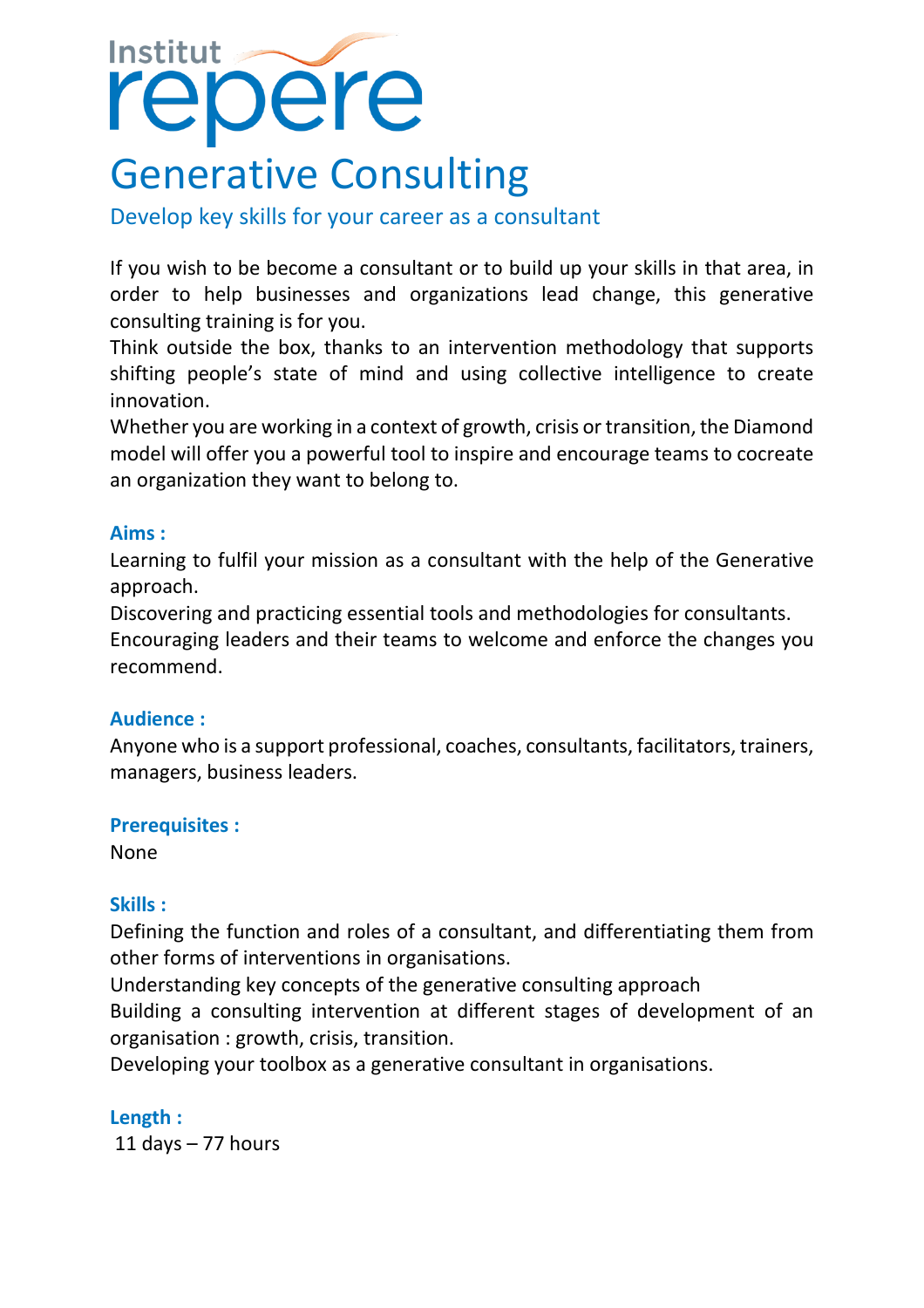## **Maximum number of participants :**

90

## **Curriculum :**

Modul 1 : Stimulating growth with the SFM success circle.

- Defining 5 key outcomes for success
- Developing an optimal entrepreneurial state of mind
- Finding your passion and articulating it as a vision
- Creating a powerful success circle
- Imagining a successful future
- Transforming obstacles into opportunities

Modul 2: Surviving a crisis with Conscious Leadership and the SFM model

- Developing greater emotional intelligence and improving players' "inner game"
- Communicating a compelling vision for the future
- Empowering, inspiring and coaching team members more efficiently
- Encouraging a more efficient team cooperation

Modul 3: Using Collective Intelligence and the SFM model to help people and organizations through transitions.

- Raising the "collective IQ" of groups and teams
- Helping stimulate new ideas, creative solutions and wiser decisions
- Creating greater alinement and cohesion between members of the group
- Improving performance through resonance and synergy
- Setting up a process for sharing good practices and brainstorming.

## **Certification :**

You need to participate in all modules and fulfill group assignments during the training in order to be certified as a "Generative Consultant" and become a member of the Dilts Strategy Group.

## **Teaching means :**

- Projection of training material
- Theoretical presentations
- Experimental exercises
- Case study and sharing of experiences that will allow you to discover and integrate the concepts and tools.